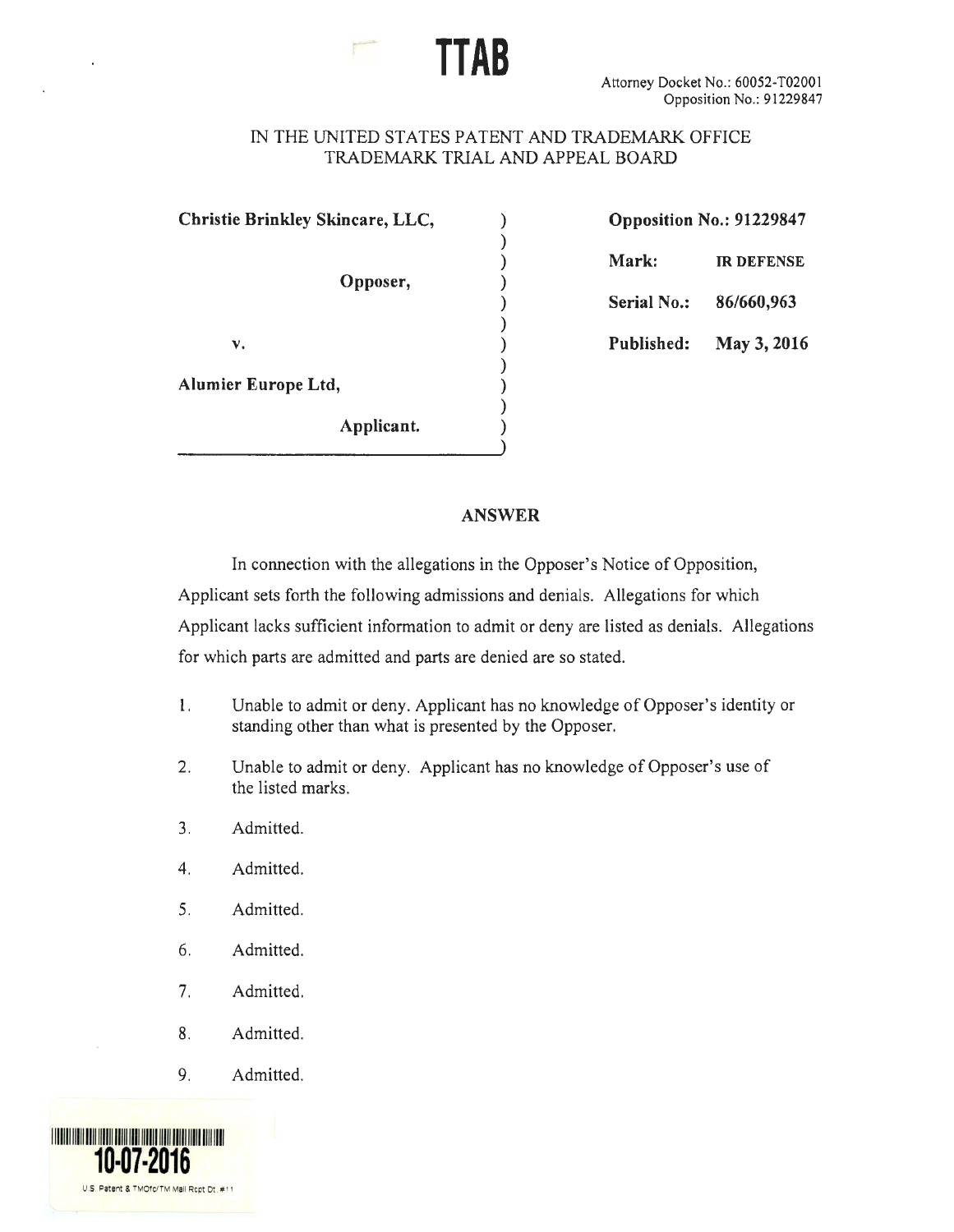- 10. Admitted.
- 11. Admitted.
- 12. Admitted.
- 13. Admitted only insofar as the mark in the subject application is identical to Opposer's IR DEFENSE mark. Denied insofar as confusing similarity is alleged.
- 14. Unable to admit or deny as Applicant has not inspected Opposer's goods.
- 15. Unable to admit or deny as Applicant has no knowledge of Opposer's marketing plans.
- 16. Denied.
- 17. Denied.
- 18. Denied.

WHEREFORE, Applicant requests that the opposition be dismissed and that application 86/660,963 be permitted to proceed to registration.

Date: October 7, 2016 -- <del>[ B MAMBAS</del>

Faustino A. Lichauco Occhiuti & Rohlicek LLP 321 Summer Street Boston, MA 02210

Attorney for Alumier Europe Ltd.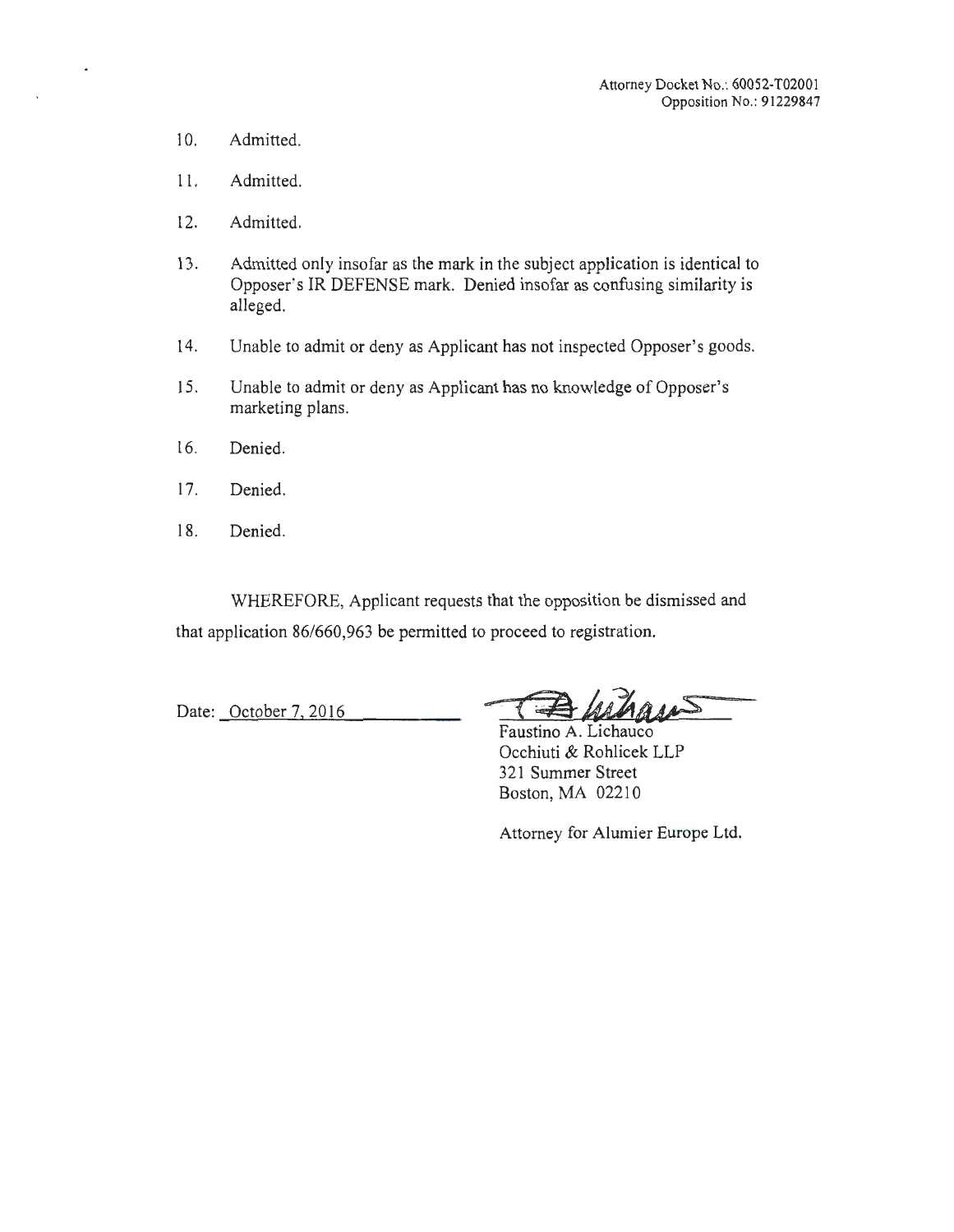Attorney Docket No.: 60052-T0200 1 Opposition No.: 91229847

## **CERTIFICATE OF SERVICE**

I hereby certify that a true copy of the foregoing Answer was served by First-Class Mail, postage prepaid, upon the following:

> Christopher J Day Law Office of Christopher Day 9977 N 90th Street, Suite 155 Scottsdale, AZ 85258

Mailed this  $2^M$  day of October 2016.

Sinda Cardente